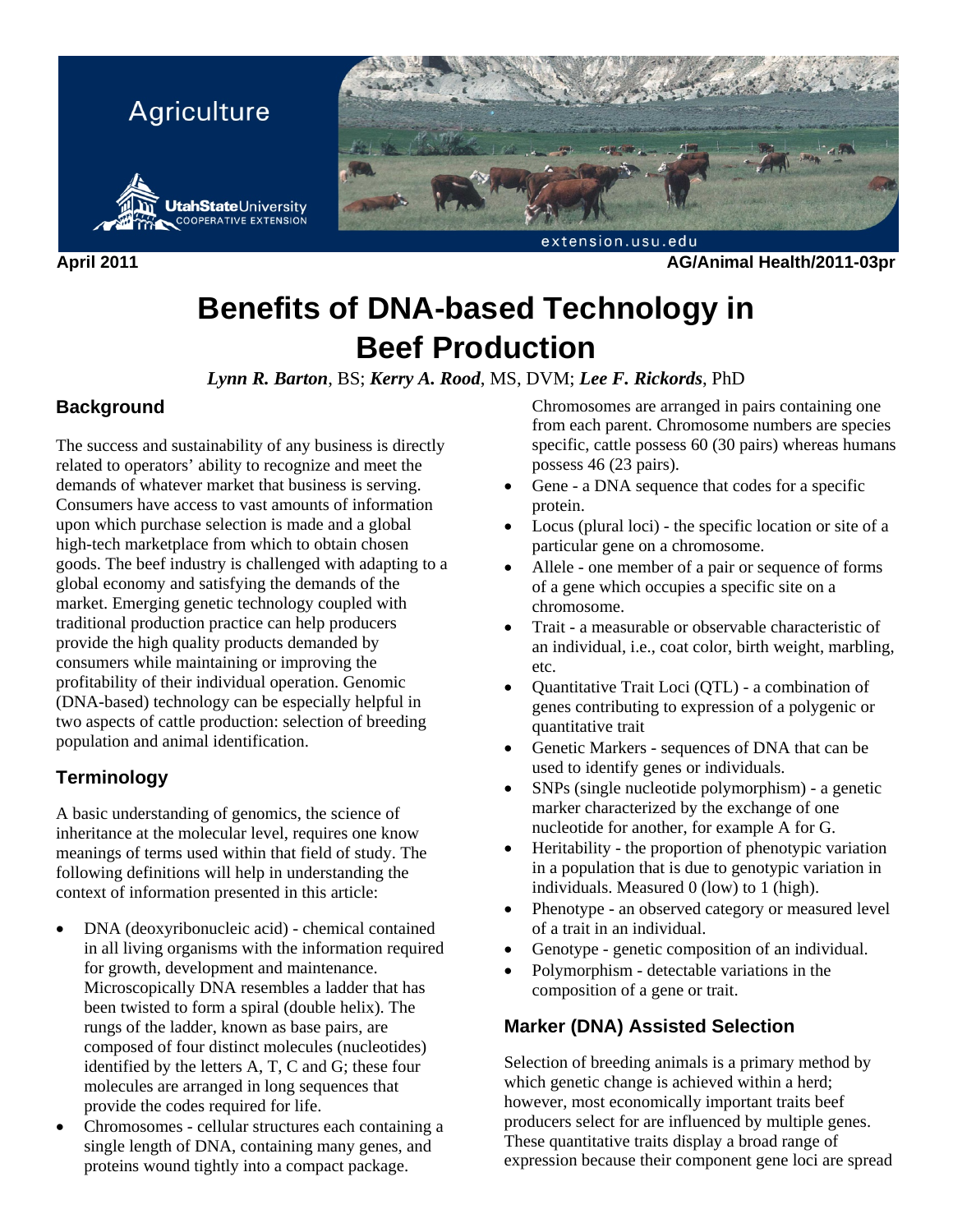between multiple chromosomes and are rarely passed to offspring in the same combination found in the parents. The complexity of quantitative trait inheritance confronts producers with the challenge of selecting breeding animals capable of achieving desired herd improvement.

 Traditional selection methods rely on EPDs (Estimated Progeny Difference) and breeding values (BVs) of prospective parents, particularly sires. These values are statistically determined by past performance and pedigree. EPD accuracy is directly proportionate to the number of offspring an animal has produced. Accurate selection of replacement breeders from young bulls and heifers is difficult given their lack of progeny.

Current and emerging genetic technologies focused on economically important traits hold promise for improving producers' selection accuracy. Researchers have isolated and identified various genes associated with economically important beef traits, including some carcass traits. After a gene of interest is isolated, DNA samples from many animals are carefully evaluated to determine if different alleles of the target gene exist in the population. Differences, called polymorphisms, may involve multiple base pairs or single base pairs located in or near the target gene. These sequence difference types are called simple tandem repeats (STRs) and single nucleotide polymorphisms (SNPs); STRs and SNPs provide researchers genetic markers for identifying different alleles and phenotypes associated with them.

Producers can have potential breeding stock evaluated to determine those animals' genotype in regard to quantitative traits of interest. A molecular breeding value (MBV) is assigned based on DNA-profile results. MBVs obtained in young cattle provide producers information that is helpful for selecting which animals to keep and develop further.

Combining EPDs with DNA derived information can increase selection accuracy thereby contributing to overall increased profitability. Individual benefit of DNA-assisted selection is dependent upon the nature of the traits of interest. Categories of traits which should benefit most from DNA-assisted selection are (in order of greatest to least): disease resistance and immunocompetence, carcass quality and palatability attributes, fertility and reproductive efficiency, maintenance requirements, carcass quantity and yield, milk production and maternal ability and growth performance. Ranking is based on consideration of: 1) the relative difficulty in collecting performance data, 2) the relative magnitude of heritability and phenotype variation observed in the traits, 3) the current existing amount of performance information available, and 4) when performance data become available in the life

cycle of the cow herd (collected at birth, weaning, yearling, maturity, slaughter, consumption). (1)

#### **Estimated Heritability for Economically Important Traits in Beef Cattle (Source: Van** Eenennaam) (2)

| <b>Quantitative Trait(s)</b>    | <b>Heritability</b><br>(h <sup>2</sup> ) |
|---------------------------------|------------------------------------------|
| Reproductive                    |                                          |
| Age at puberty                  | 0.40                                     |
| Weight at puberty               | 0.50                                     |
| Scrotal circumference           | 0.50                                     |
| Primary sperm abnormalities     | 0.30                                     |
| Secondary sperm abnormalities   | 0.02                                     |
| Calving date                    | 0.20                                     |
| Calving ease                    | 0.15                                     |
| Gestation length                | 0.40                                     |
| Birth weight                    | 0.40                                     |
| Pelvic area                     | 0.50                                     |
| Body condition score            | 0.40                                     |
| Calving interval                | 0.10                                     |
| Growth                          |                                          |
| Weaning weight                  | 0.30                                     |
| Milk production                 | 0.20                                     |
| Postweaning ADG (feedlot)       | 0.45                                     |
| Postweaning ADG (pasture)       | 0.30                                     |
| Efficiency of feedlot gain      | 0.45                                     |
| Maintenance (Mem)               | 0.50                                     |
| Yearling weight                 | 0.40                                     |
| Mature weight                   | 0.50                                     |
| Carcass                         |                                          |
| Carcass weight (at similar age) | 0.40                                     |
| Carcass quality grade           | 0.35                                     |
| <b>Fat thickness</b>            | 0.45                                     |
| Yearling hip height             | 0.40                                     |
| Yield grade                     | 0.35                                     |
| Tenderness                      | 0.25                                     |
| Shear force (WBS)               | 0.40                                     |
| Sensory panel                   | 0.10                                     |

\*Heritabilities below 0.20 are considered low, those 0.20 to 0.39 are considered medium, and those 0.40 and higher represent highly heritable traits.

The difficulty in assessing, in prospective parents, traits that are not evident until after the animal is slaughtered presents another selection challenge. Carcass grade, marbling and shear strength are economically important properties which cannot be accurately identified until after an animal is culled from the breeding population. In the case of bulls, significant time and money are invested in young sires before enough offspring are